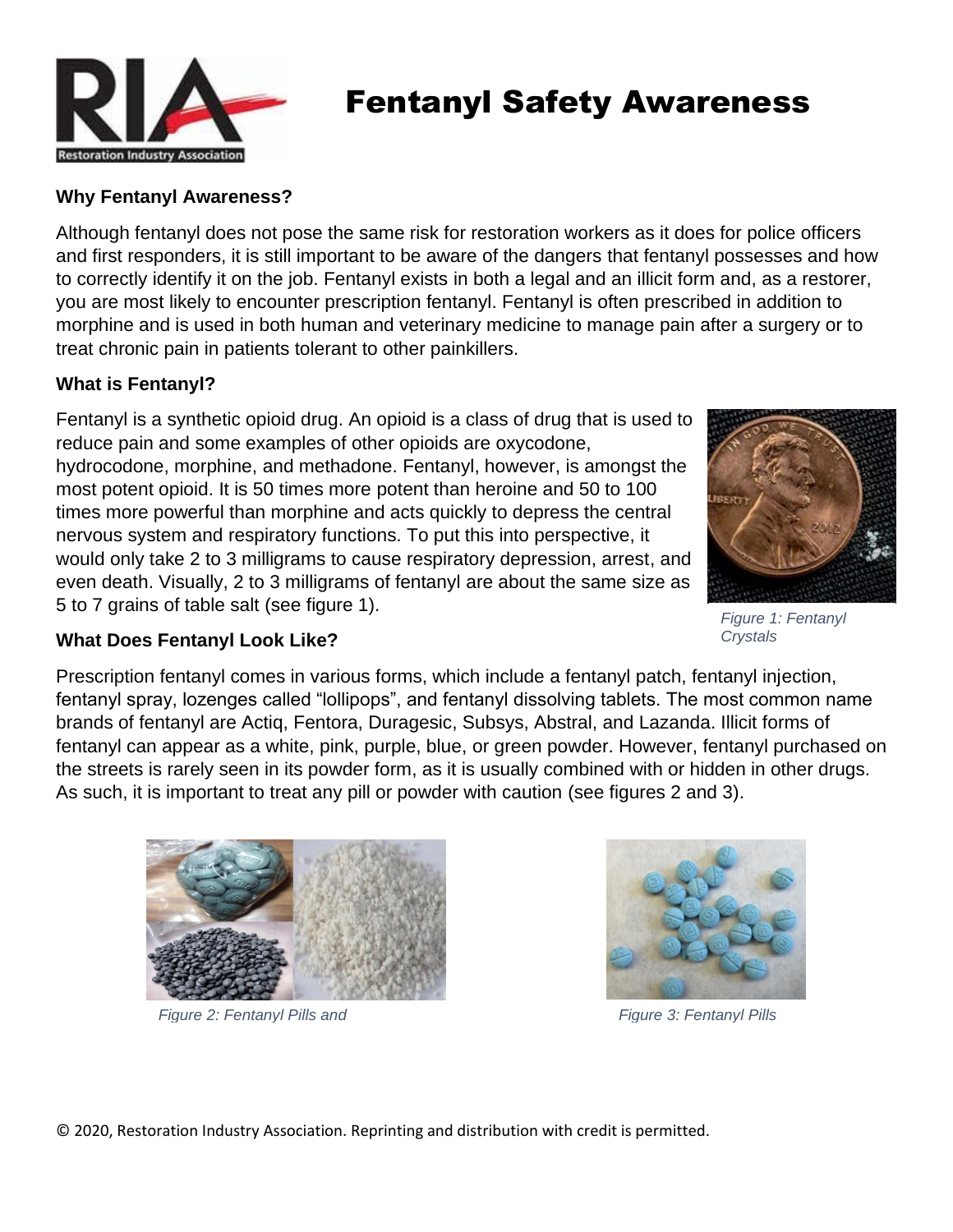## **Routes of Occupational Exposure**

Environmental services, response, and cleanup workers have been identified as a worker population that has the potential for fentanyl exposure, so it is vital to know how you may be exposed to it. The most common ways accidental fentanyl exposure can occur is through inhalation of powders, incidental ingestion, and skin absorption. While accidental skin contact with dry products, such as powders or pills, is not likely to cause overdoses, skin contact with liquid or gel, such as a patch or nasal spray, can he highly toxic and even deadly (see figure 4).



*Figure 1: Various Illicit Forms of Fentanyl* 

## **How to Protect Yourself from Exposure**

The easiest and most effective way to avoid accidental fentanyl exposure is to wear protective gloves on all job sites. Something as simple as wearing latex or nitrile gloves can protect you from an accidental fentanyl overdose. While you most likely won't go into a job expecting the presence of fentanyl, you should still take this most basic precaution when handling anything you might suspect to contain fentanyl. Additionally, if you discover any powder avoid actions that may cause the powder to become airborne. If you suspect it is fentanyl, or any other illicit opioid, leave the premises and contact the authorities. In most cases, simply wearing the proper PPE can protect against any risk of accidental exposure.

#### **Signs of Fentanyl Exposure**

- Slow Breathing or No Breathing
- Cold or Clammy Skin
- Drowsiness or Unresponsiveness
- Disorientation
- Constricted or Pinpoint Pupils



© 2020, Restoration Industry Association. Reprinting and distribution with credit is permitted.